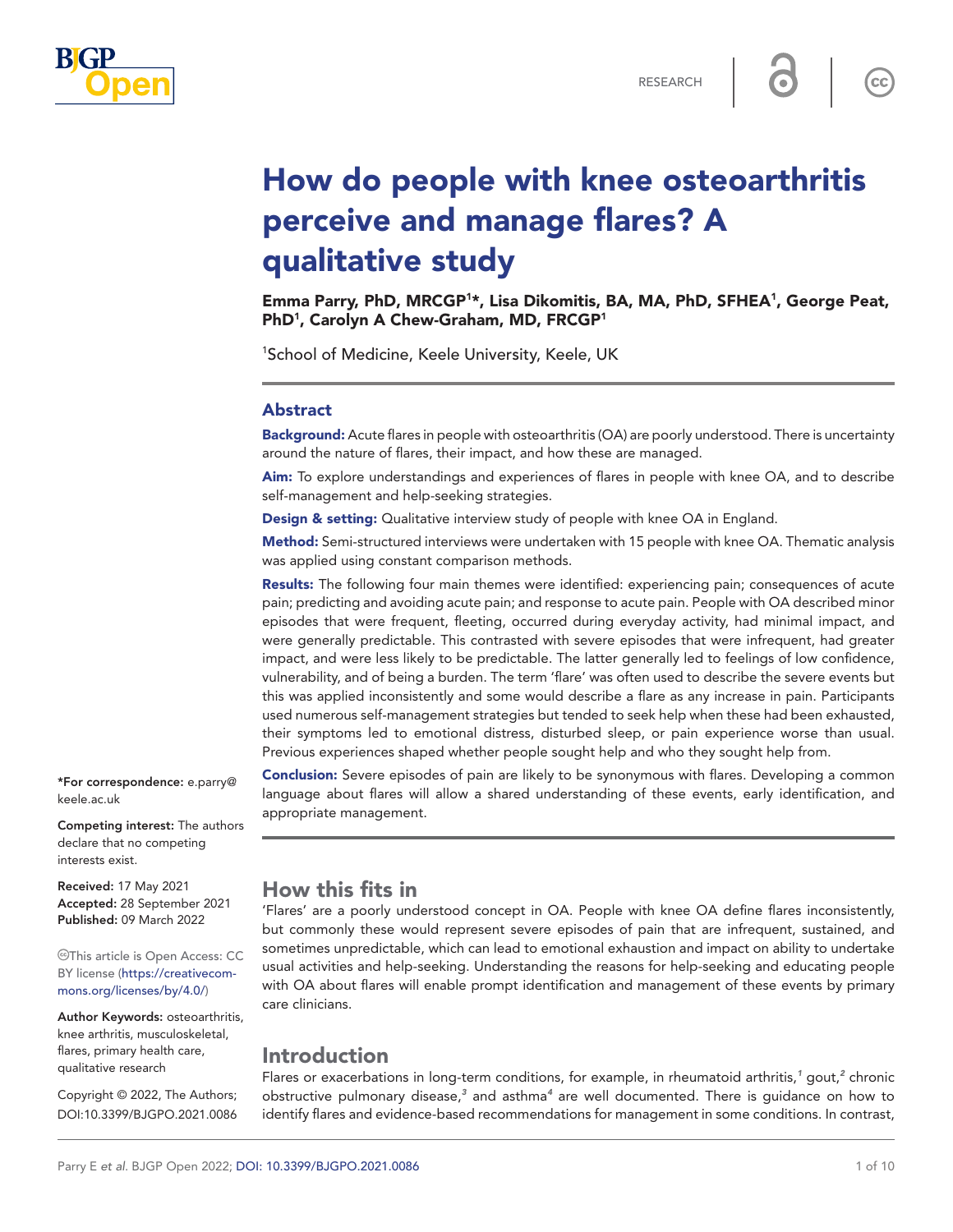in OA, 'flares' are only starting to receive attention. Recent studies have highlighted the inconsistent way in which OA flares are defined<sup>[5](#page-8-4)</sup> and have focused on identifying triggers for flares, which has included knee buckling and injury,<sup>[6](#page-8-5)</sup>previous hip injury and giving way.<sup>[7](#page-8-6)</sup> The variable nature of pain in OA has been well described from focus group*[8–10](#page-8-7)* and daily diary studies.*[11,12](#page-8-8)* Pain is a key feature in OA and leads to increased healthcare usage.*[13](#page-8-9)*

In the UK, it is estimated that 8.75 million people have OA,*[14](#page-8-10)* and that nearly 1 million consult a GP each year with OA-related symptoms in England.*[15](#page-8-11)* The experiences of people living with chronic OA are well documented,*[16](#page-9-0)* but less is known about experiences of acute events or flares.

The concept of acute episodes of pain in OA has been described by Hawker *et al* as being intermittent and predictable early on in the disease course, but becoming unpredictable and more distressing as OA progresses.*[10](#page-8-12)* These painful episodes of OA have contributed to work and productivity loss.*[17](#page-9-1)* Understanding more about what makes these episodes distressing, potential triggers and predictability will improve episode management. Recognition of flares as part of the disease course in OA will help improve communication between clinicians, researchers, and those experiencing OA. Early recognition may contribute to a modified symptom trajectory, which could mitigate long-term adverse outcomes.

Murphy *et al* conducted interviews with people with OA to explore their perception of flares.*[18](#page-9-2)* Their definition of flare (*'inadequate pain relief for an episode of intense pain that is usually brought on by too much activity'*) encompassed the experience of participants in only a half of cases. The majority of participants described their flares in terms of pain quality (for example, sharp) compared with intensity. The events that were reported were largely short-lived, lasting up to 15 minutes, which contrasts with estimates from other studies where flares were estimated to last a median of 8 days (range 2–30 days).*[11](#page-8-8)* It remains unclear whether there is a distinction between the short-lived and longer episodes of pain, what the term 'flare' captures, and whether this is important to patients. Understanding the impact and importance of these different episodes of pain, including duration, experience, potential triggers, and management, will improve knowledge of flares and provide tailored advice for health professionals managing people with OA.

This study explored the meaning of flares in people with knee OA, how they differentiate between different severities of acute events or flares, impact of flares, their predictability and whether this changes over time, and management strategies employed.

## Method

## Study design and setting

Semi-structured interviews were conducted face-to-face with people with knee OA. A Patient Advisory Group (PAG) was involved in development of the study protocol, public-facing documents, and interpretation of study findings. The knee was investigated as it is the most common joint affected by OA;*[19](#page-9-3)* diagnostic criteria included those aged ≥45 years*[20](#page-9-4)* and clinical signs that were easy to identify.*[21](#page-9-5)*

#### Sampling and recruitment

People with OA aged ≥45 years were identified through GP records if they had a Read-coded problem in the past 2 years for knee OA or knee pain and/or arthralgia, and who were not in a vulnerable group as judged by their GP before the mailout. Exclusion criteria included those with a previous diagnosis of the following: inflammatory disease (rheumatoid arthritis and polymyalgia rheumatica), crystal disease (gout), spondyloarthropathy, fibromyalgia, or previous total knee replacement at GP list screening. Potential study participants were sent an information pack by their GP practice, which included a participant information sheet and consent to contact form.

Potential study participants were asked the following question: *In the last 12 months have you had an increase of your knee pain, that is times when your knee pain is worse than normal which may have stopped you from doing your normal activities or meant you had to increase your pain medication?* In total 47 potentially eligble participants returned the reply slip indicating a willingness to take part in the study and reported a recent knee flare-up in the past 12 months by answering 'yes' to the question above. These were purposively sampled based on age and sex. This was to ensure the participants included in the study contributed data reporting a range of views and experiences.*[22](#page-9-6)* This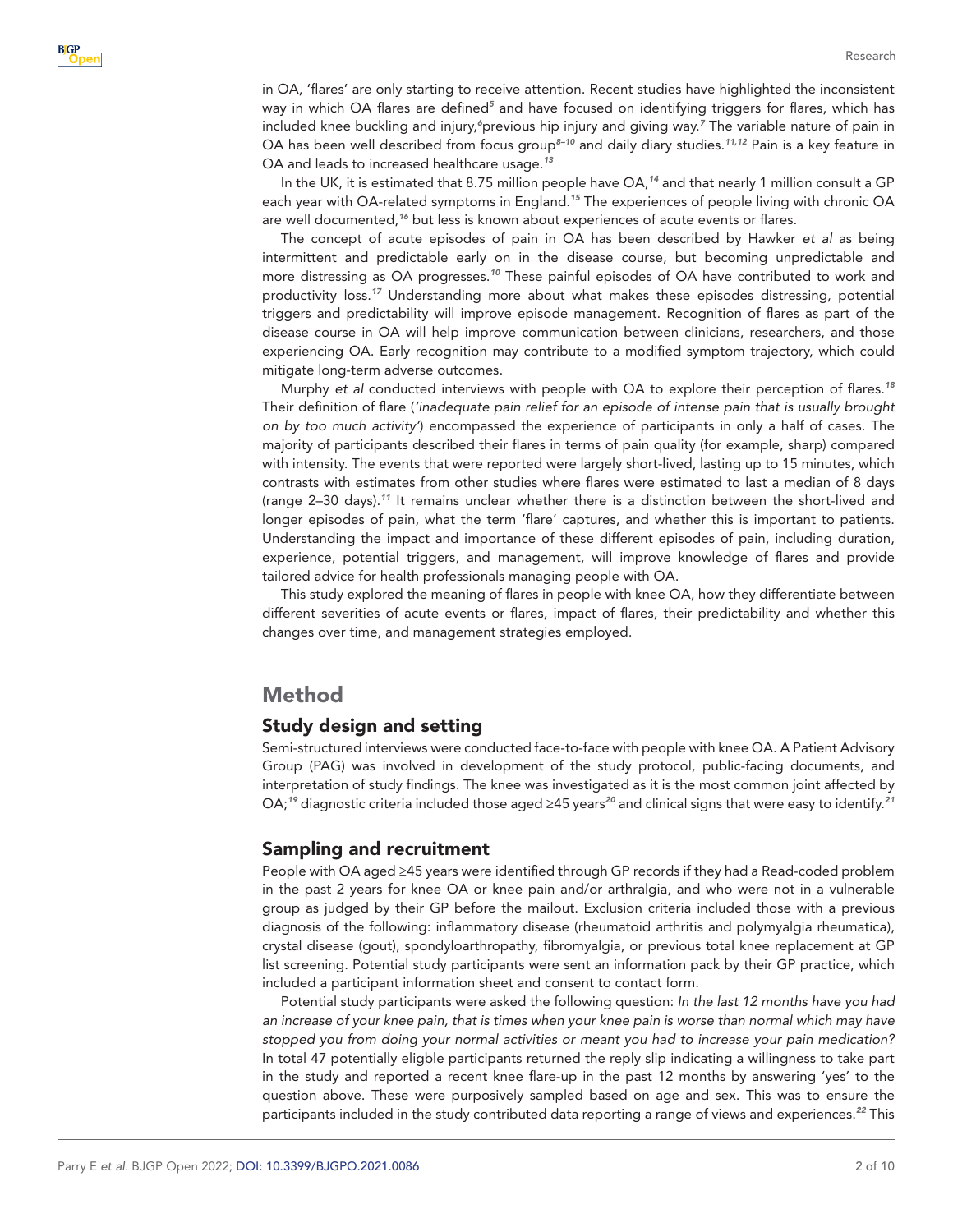question was developed by the research team and was based on previous work.*[5,11](#page-8-4)* Written consent was obtained before each interview.

## Data collection

Interviews were conducted in the participants' own homes by the first author, who used a topic guide informed by the literature and refined after PAG engagement (see Supplementary Box S1) to direct the conversation. Topics included participants' experiences of knee OA, descriptions of flares, management, and help-seeking strategies. The topic guide was modified iteratively as data collection and analysis was ongoing.

During the interview participants were shown example graphs of pain intensity over time, which were adapted from Stone *et al*, to give participants an idea of different types of symptom courses.*[23](#page-9-7)* Participants were then invited to draw a diagram of their disease course over the previous 6 months and to indicate flare-ups or to identify which of the example graphs best described their pain experiences (see Supplementary Box S2). This helped to facilitate in-depth discussion.

The first author is a practising GP with training in qualitative methods. The participants were not explicitly told that the interviewer was a GP and the first author's professional status was not discussed in the interviews.

Interviews were transcribed verbatim and pseudonymised using a unique participant identification number. Recruitment and interviews continued until data saturation was achieved after 15 interviews.*[24,25](#page-9-8)*

## Data analysis

Data analysis was ongoing and iterative. The data were analysed using constant comparison methods,*[26](#page-9-9)* where the researcher interacts and is actively involved in the data and the emerging analysis, making comparisons at each stage. The analysis was undertaken separately by the first author and two researchers, followed by team discussions at each of the coding stages in order to arrive at an agreed coding framework. Emerging themes were discussed with the PAG at the end of the analysis stage, once data generation was complete.

Leventhal's Self-Regulatory Model (SRM) was used towards the end of the analysis once the overarching themes had been identified, and was used as a framework to aid understanding and organisation of the themes. The SRM provides a framework for understanding people's attitudes,

| ID | Sex | Age, years | Reported duration of knee pain, years | <b>Living status</b> |
|----|-----|------------|---------------------------------------|----------------------|
| 01 | M   | 51         | 3                                     | Lives with partner   |
| 02 | M   | 78         | 50                                    | Lives with spouse    |
| 03 | F   | 66         | 1                                     | Lives alone          |
| 04 | F   | 81         | 11                                    | Lives with spouse    |
| 05 | M   | 59         | 20                                    | Lives with spouse    |
| 06 | F   | 68         | 7                                     | Lives with spouse    |
| 07 | M   | 83         | 3                                     | Lives with spouse    |
| 08 | M   | 66         | 30                                    | Lives with spouse    |
| 09 | M   | 64         | $\geq$ 2                              | Lives alone          |
| 10 | F   | 69         | 6                                     | Lives with spouse    |
| 11 | F   | 70         | 5                                     | Lives with spouse    |
| 12 | M   | 81         | 60                                    | Lives alone          |
| 13 | F   | 78         | $4 - 5$                               | Lives with spouse    |
| 14 | M   | 85         | 6                                     | Lives with spouse    |
| 15 | F   | 85         | 1                                     | Lives with daughter  |

<span id="page-2-0"></span>Table 1 Characteristics of interviewees

 $F =$  female.  $M =$  male.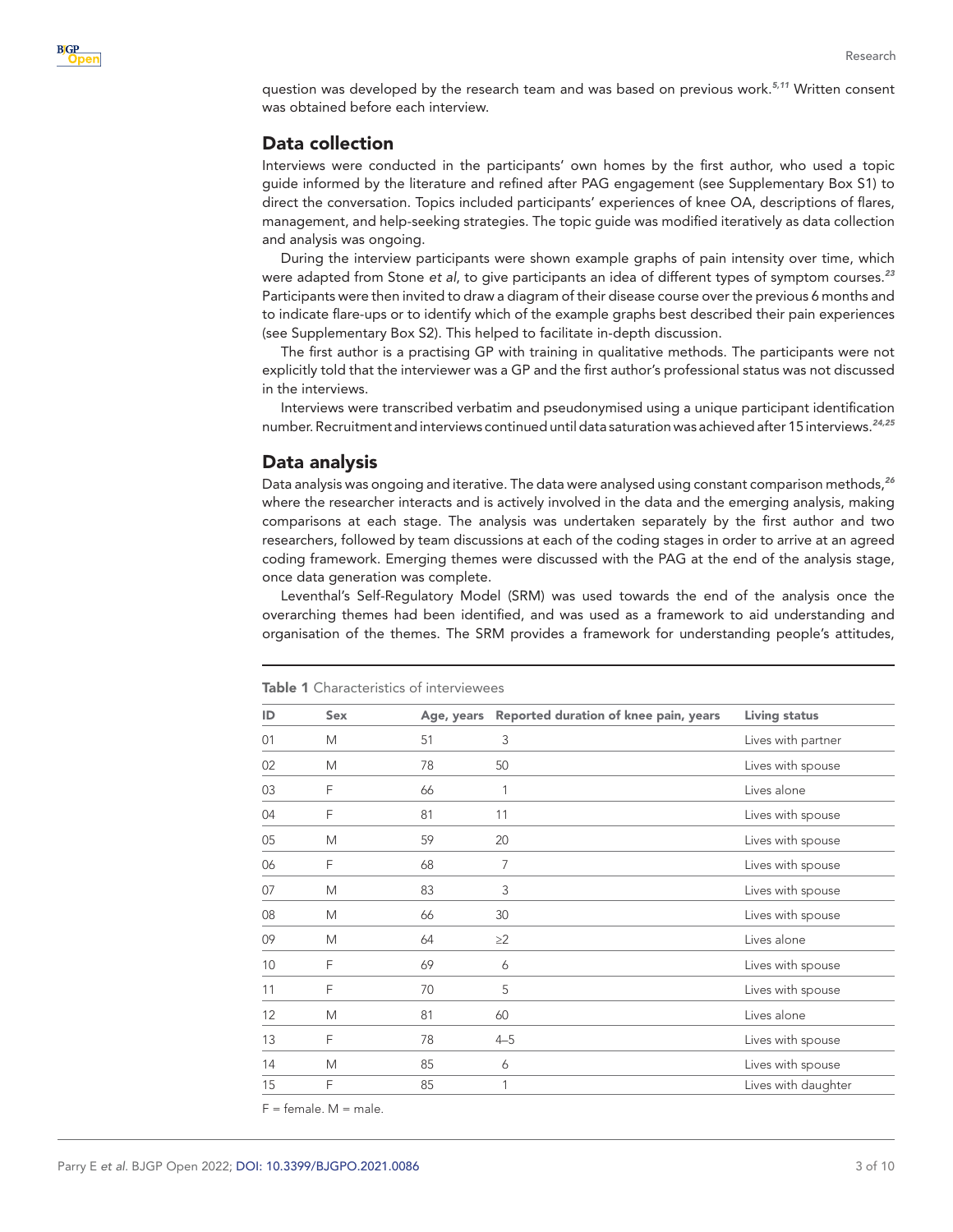feelings, and actions about their own health and is a helpful model for understanding these behaviours.*[27](#page-9-10)* The SRM contains the following five key elements: how people identify with their condition; beliefs on duration; impact of their condition; understanding of causes; and beliefs on whether their symptoms can be cured or controlled.

## Results

The demographics of the 15 participants interviewed are presented in *[Table 1](#page-2-0)*. All participants were White British.

Participants did not always make a clear and consistent distinction between 'flares' and other episodes of acute pain. In order to ensure descriptions of flares were kept true to the data and not over-interpreted they are discussed in the context of episodes of acute pain.

For the purposes of the results, the data will be presented within the following four main themes: 1) experiencing pain; 2) consequences of acute pain; 3) predicting and avoiding acute pain; and 4) responses to acute pain. The authors have highlighted which parts of the SRM each theme links to.

## Experiencing pain (link to timeline and identity of the SRM)

When describing their pain experience participants did not always use the term 'flare' but they used different ways of illustrating times when their pain worsened. Here is how one study participant explained the pain experience:

*'To me it suggests something that erm it sort of comes out of the blue and just sort of suddenly attacks the knee sort of thing you know, yeah, yeah but I've never said I've had a flare-up of my knee, it's not a term I would use truly you know.'* (Participant [P]08, male [M], aged 66 years)

The term 'flare', which some people used to describe certain types of acute episodes of pain, meant different things to different people. For some it meant a pain that was a longer duration to usual pain, was more severe than usual pain, and impacted on ability to carry out usual activities. However, for others 'flare' encompassed any increase in pain and for any duration:

*'When it becomes unbearable erm, but I mean sometimes it's just for a short while and other times for a day even erm or could be longer but it depends.'* (P07, M, aged 83 years)



<span id="page-3-0"></span>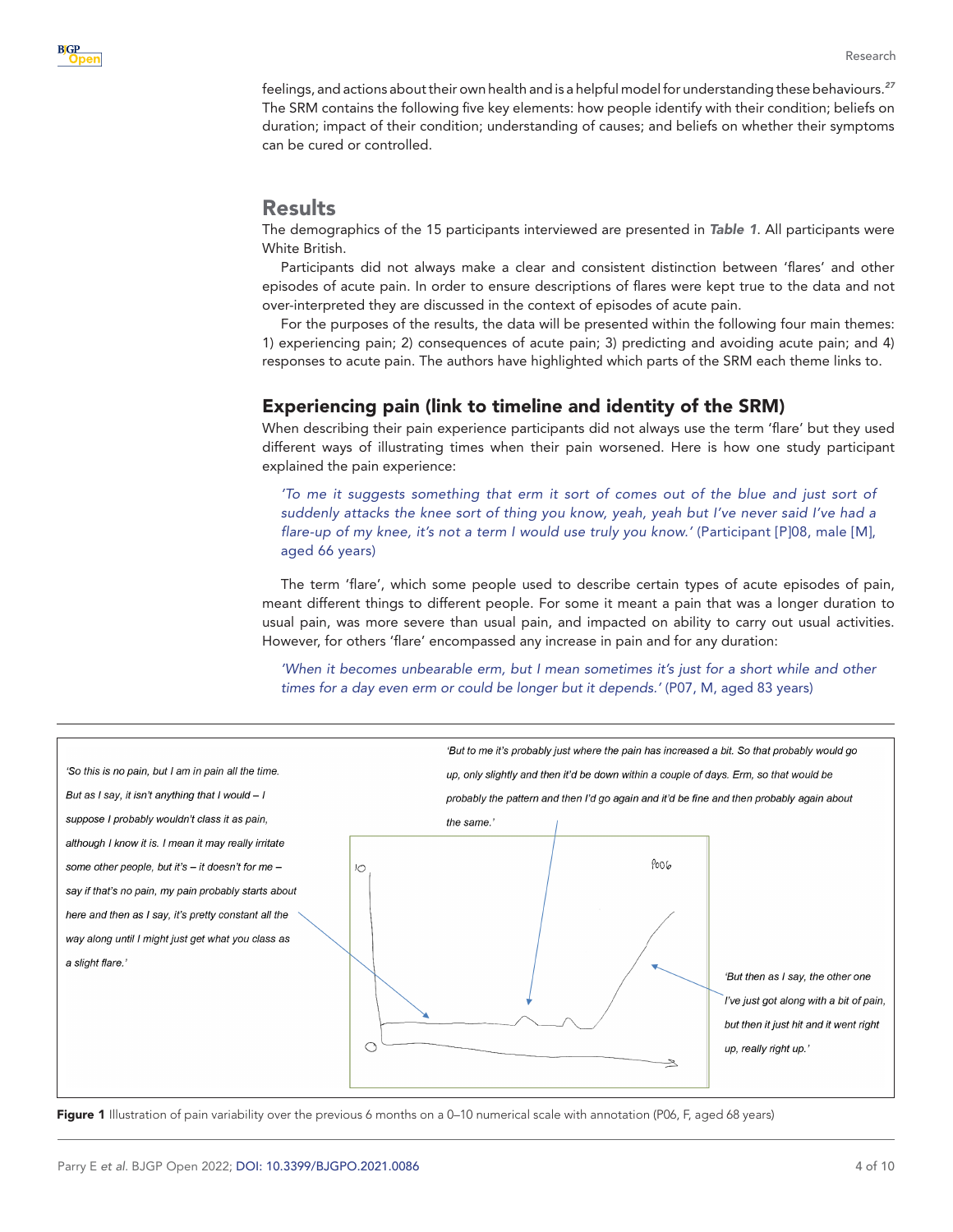Acute episodes of pain were identified and described in a number of ways; for example, change in pain descriptors, change in intensity and magnitude of pain, the speed of onset, their duration, and frequency.

Participants defined acute events as an increase in pain intensity, magnitude of pain, and a shift in pain quality; for example, *'sharp'* (P01, M, aged 51 years) , *'stabbing'* (P09, M, aged 64 years), *'red-hot poker'* (P15, F, aged 85 years), and *'tonnes of knives'* (P03, F, aged 66 years). This maps onto identity of the SRM. Associated symptoms included: swelling (variable and sometimes present before the pain); stiffness (particularly after being sedentary); and interference with sleep owing to night-time pain.

Participants highlighted the contrast between minor painful episodes and more severe episodes. Minor painful episodes were frequent, short-lived, tended to occur with daily activity, had minimal impact, and were more likely to be referred to as *'just one of those days'* (P06, F, aged 68 years). This contrasted with episodes that were described as big and were less frequent but had more of an impact, were sustained, and were recalled with clarity. In *[Figure 1](#page-3-0)*, P06 described a low-level background pain the majority of the time, which was interrupted by minor increases in pain that usually lasted for short periods of time. However, she described experiencing an unexpected sudden increase in pain intensity that was severe and markedly above usual increases in pain intensity.

The timeline of these acute events, described using the SRM, encompassed their speed of onset and frequency. Onset was sudden or gradual; however, this could be variable and changed over time. Duration and frequency were also variable, with events lasting from minutes to up to 2 months, and occurring daily to every 2 months or so.

#### Consequences of acute pain (link to consequence of the SRM)

The impact of acute events maps onto consequence of the SRM. Participants shared their frustration when these painful episodes impacted on their ability to participate in certain activities. Interviewees explained that this was more important than the severity or duration of the symptoms.

A significant aspect of mitigating the effect of increases in symptoms was the ability to carry on with usual activities:

#### '... it's not so much the pain that I can't cope with, it's the inability to, that I can't do things that *I find is more debilitating than the actual pain.'* (P04, female [F], aged 81 years)

Acute episodes also influenced how much participants could engage in social activities; for example, meeting up with friends and family. P10 (F, aged 69 years) described how she felt she was a burden when she was meeting friends and family. For instance, when she would have to stop regularly during shopping.

Acute episodes could make people with OA feel vulnerable. They described feeling anxious and fearful about future increases in pain and its consequences. This seemed to impact on the participants' feelings of independence; for example, some would not go shopping alone.

*'When I'm walking I feel very insecure, I don't feel safe, very vulnerable, I keep thinking my knee's going to give way and I'm going to fall. Er, I'm alright if my husband's with me and I can hold his arm, or in the supermarket and I can hold a trolley or if I've got a walking stick that gives me confidence. But without that just walking from the back door to my washing line, I feel very vulnerable, very insecure yes.'* (P04, F, aged 81 years)

The impact of these episodes was kept to a minimum if they did not interfere with ability to undertake activities, even if this was at a slower pace:

*'*[On change in frequency over time] *No, no they are more regular. But as I say, I can honestly say they don't really — I wouldn't say bother me, but I know that they're there and yes I have the pain, but they don't stop me doing anything other than if I have to take it a bit steadier up the stairs or an incline.'* (P06, F, aged 68 years)

There was a strong sense of stoicism, *'I kind of manage different ways because I just feel you need to get on with it ... So I, I just do it. If, if I can't do it, I don't do it … '* (P11, F, aged 70 years), despite the pain, and an acceptance for some that acute increases in pain were part of their OA experience. People with OA did not want pain to interfere with their ability to participate in activities. Continuing with daily pursuits despite pain meant activities needed to be adjusted, often took longer,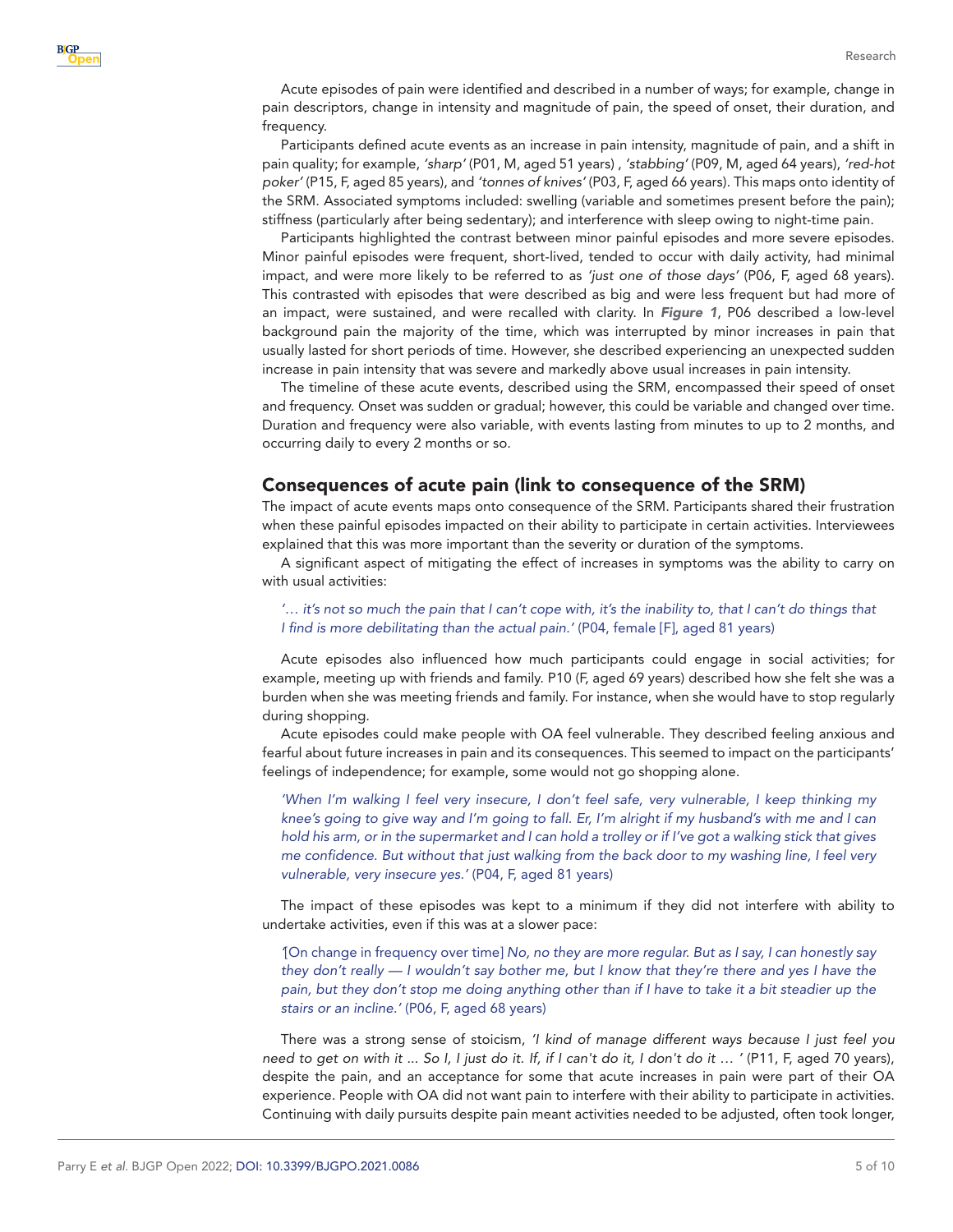and required the person to direct more thought towards what actions might bring on or prevent increases in their pain.

*'Erm, to me it's just normal I think now, just to have a flare-up. I get a pain and erm, yeah there maybe the odd day when it's only minimal pain, not much, but there's never not pain. Cos whenever I do anything, it hurts, but you have to do things. You know, I can't not do it.'* (P10, F, aged 69 years)

Many participants mentioned making adaptations to minimise the effect of acute pain; for example, climbing the stairs using their *'good leg'* (P06, F, aged 68 years) first, or being more observant about foot placement when out walking. These adaptations, however, were perceived as being intrusive and participants seemed to be resentful about having to make them:

*'I just have to be very, very careful, watch where I'm walking. I hate having to keep looking down to see where I'm going and it's tiring, like last week. Happened to look up and didn't notice this paving stone sticking up and just caught it with my toe.'* (P14, M, aged 85 years)

The overall impact of acute episodes was variable, sometimes people could continue activities despite the pain, while other times it would cause them to stop activity:

*'It's when I'm doing stuff, as soon as I'm doing stuff I do get a pain and I just have to grit my teeth and go through it and sometimes it's that bad I have to stop and go and sit down and erm just make my cup of tea and I'll wait till it eases off, then I can do a little bit more.'* (P10, F, aged 69 years)

## Predicting and avoiding acute pain (link to cause and consequence of the SRM)

Predicting and avoiding acute pain was understood using cause and consequence of the SRM. Pain that was unpredictable in terms of its severity, onset, and duration was associated with distress, and seemed to have a greater impact on mental wellbeing and quality of life in terms of having to cancel planned activities:

*'Yeah, it's quite depressing cos if I'm planning to do something and then I sort of can't because it's started to hurt and I know it's not gonna go away quick*.*'* (P10, F, aged 69 years)

Predictable pain was usually a consequence of everyday, low-bearing activities; for example, walking or climbing stairs. Predictability was important as it enabled activity avoidance, adjustment, and the ability to plan ahead in order to participate in organised activities:

*'I've been in pain since June of last year with it. And there are days when I don't have as much pain as normal, erm but I rested up on Monday because I was going out yesterday and it was a lot of walking. So this morning it is playing me up a bit.'* (P03, F, aged 66 years)

Participants modified their behaviour with the hope of avoiding acute increases in symptoms; for example, P03 indicated above that she rests the day before an activity. However, the variable nature of the predictability of pain meant they still experienced acute events without warning, which often caused distress owing to the inability to identify an underlying cause.

A common thread in participants' narratives was the sense of guilt they felt when they had deliberately overdone things or embarked on an activity that resulted in acute pain:

*'… so I've got no pain and then if I do something, it shoots up, I get me pain and then it takes X amount of days for it to go back down again and then I haven't got any pain again until I do something similar again which you think, you stupid person, why do you keep doing things but you've got to be active haven't you, you've got to do something.'* (P12, M, aged 81 years)

## Responses to acute pain (link to control of the SRM)

Participants' initial responses to acute OA pain were stopping current activity and employing selfmanagement strategies such as taking medication (over-the-counter or prescription only) and/or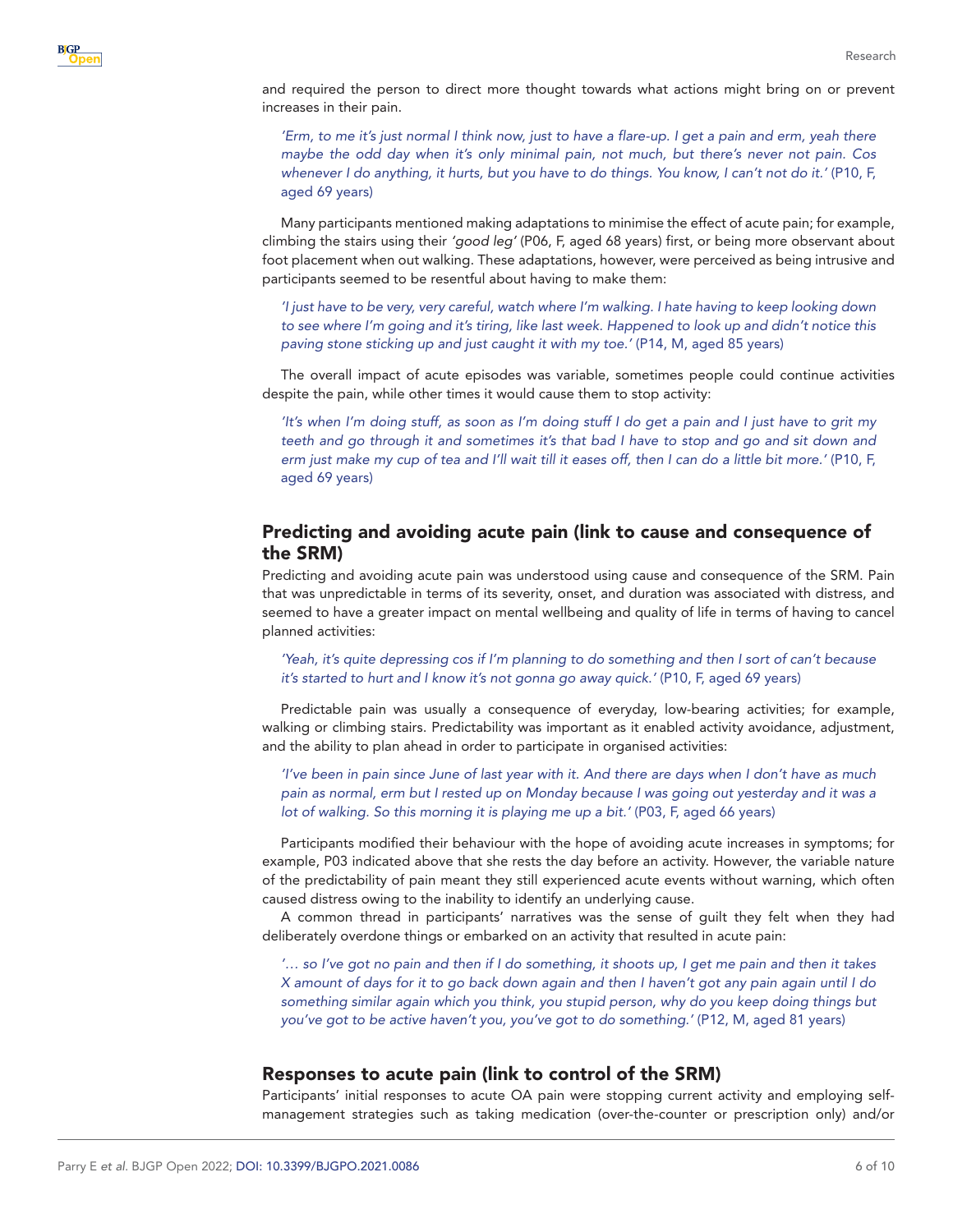

ignoring the symptoms. A number of people signalled the active role they took in managing their symptoms and this linked to the 'control' part of the SRM.

In the short to medium term, people described making adaptations, avoidance of certain activities, and help-seeking from peers or health professionals. Adaptations included use of mobility aids, walking sticks, and alterations to prevent and minimise impact of flares.

People sought help from healthcare professionals when their pain experience did not match their illness perception. This included sleep disturbance, reaching emotional limitations, exhausting selfmanagement options, and pain experience worse than normal; for example, increased severity, and sustained and longer duration to usual worsening of their symptoms:

*'… when I had the flare up, as you call it, last year, I mean I tried everything on my knee. I tried the heat pad, I sat one day, nearly all day with a heat pad on, but it just did nothing at all. I had a hot-water bottle on it, you just try anything in the end just to get some relief. Erm, but the night I just used to dread … I was just — I was at my wits' end with it in the end. And I've never got to that point that last year was the first time where I'd really got to that point … But it was — I mean I can stand a fair bit of pain, but I think I got to the point with it because I was having no sleep, I was just worn out with it in the end … '* (P06, F, aged 68 years)

Some participants described a sense of futility about seeking help owing to previous experiences. For example, being told not much could be done or dissatisfaction with previous management.

Peers were another source of noteworthy advice shaping theories on relative importance and giving opinions on certain management strategies, from home remedies to surgery:

*'I mean a lot of people have knee surgery don't they? I've got my golfing colleagues they've all had some say yes some have had two done over the years. And wish they hadn't have done and it's not what they expected it to be.'* (P02, M, aged 78 years)

# **Discussion**

#### Summary

People with OA described two different types of events. Minor, fleeting episodes of pain that had minimal impact and were usually triggered by everyday activity such as walking and stairs. These contrasted with descriptions of more severe and rarer episodes of pain that had a greater impact and were more sustained. Although some people referred to only the latter as a 'flare', the term was used inconsistently as some described any increase in pain as a 'flare'. The term 'flare' therefore seems to have no clear fixed meaning to people with OA.

Acute episodes of pain, particularly those that were unpredictable, led to a loss of confidence, feelings of vulnerability, and concerns of being a burden to others.

Participants described reasons for help-seeking from health professionals and this tended to be during more severe episodes of pain, when associated with emotional exhaustion, interference with sleep, and pain experience different to the usual increase in symptoms.

#### Strengths and limitations

The study had several strengths. In total, 47 participants responded to the mailing invitation and were eligible to take part in the study. This enabled purposive sampling to take place based on age and sex. Data were collected until data saturation was achieved.*[24,25](#page-9-8)*

A PAG was involved at all stages of the study, including discussion of the data and interpretation. The analysis was conducted by a team of clinicians and researchers from different backgrounds, which improved the trustworthiness of the analysis.*[28](#page-9-11)*

The pain graphs drawn or identified by participants were a helpful tool in understanding their pain experience and facilitated an in-depth discussion. The majority of participants preferred to draw their own graphs rather than use the diagrams.

A key limitation of this study was that all of those interviewed identified as White British and lived in the West Midlands area of England.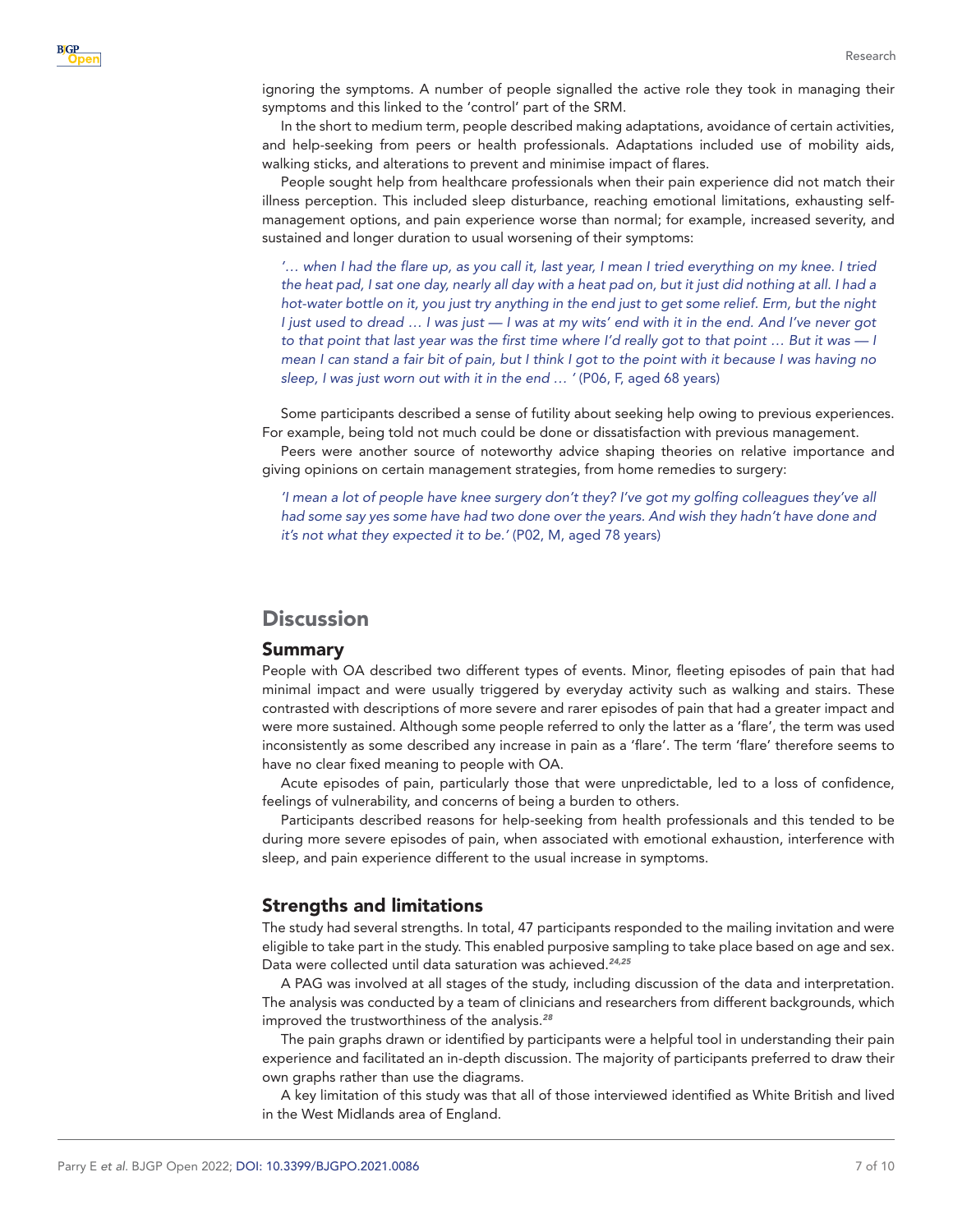#### Comparison with existing literature

Intermittent acute episodes of pain and flares have been observed in previous qualitative studies.*[9,10,12,18](#page-8-13)* Important similarities with these studies include the pain descriptors used (for example, sharp and stabbing), impact of the painful episodes, symptom variability, and pain associated with activity. Our study explored the impact of activity further and participants described the loss of confidence, feelings of vulnerability, and dependence on others owing to flares.

Our results echo the findings of Hawker *et al[10](#page-8-12)* but additionally found that the term 'flare' could be used to describe both severe and minor events; however, the term was generally reserved for the former.

Predictability of episodes, which was variable, but generally associated with everyday activity, such as stair climbing, was important to people in our study as it meant they could plan ahead to participate in planned activities. Unpredictable episodes were more bothersome owing to the disappointment of having to cancel planned activities.

Murphy *et al* reported flares of variable intensity and duration.*[18](#page-9-2)* This was examined further and it was identified in the present study that the severe episodes of pain were more likely to be regarded as 'flares'. The severe events described appear to be synonymous with the definition of a flare proposed by the Flare-in-OA OMERACT working group: *'… it is a transient state, different from the usual state of the condition, with a duration of a few days, characterized by onset, worsening of pain, swelling, stiffness, impact on sleep, activity, functioning and psychological aspects, that can resolve spontaneously or lead to a need to adjust therapy.'[29](#page-9-12)* This definition would not capture the minor events described in the present study, which may be a beneficial outcome for those wanting to study 'flares' or to differentiate between events causing more of an impact, reducing productivity, and leading to healthcare usage.

Help-seeking in the context of OA flares has not previously been explored but the findings are consistent with existing literature where people sought help owing to symptoms that had changed, lasted longer than normal, or were disruptive.*[30,31](#page-9-13)* The present study explored this further and people described seeking help when symptoms impacted on sleep, emotional limits were reached, selfmanagement options exhausted, and pain experience was worse than normal. None of the participants sought help for minor events, which may in part be owing to them being perceived as 'normal'. These minor events are likely to be largely 'hidden' from formal health care and not regarded as legitimate reasons for seeking help.

In tis study, recursivity (previous experience influencing future actions and help-seeking)*[32](#page-9-14)* shaped who participants thought would be most likely to help them or meet their expectations. Advice from peers had a significant impact on patients' perceptions on management strategies and modified views on the need for knee replacement, which has previously been observed.*[33](#page-9-15)*

#### Implications for research and practice

The findings from this study highlight uncertainty about what flares are. The definition proposed by the Flare-in-OA OMERACT working group suggests only major episodes of pain are flares and this may resonate with many patients.*[29](#page-9-12)* A unified definition for a 'flare' would be helpful to ensure clinicians, people with OA, and researchers are using a common language to aid understanding in the healthcare setting and comparison of study findings in the research environment. Nevertheless, given the wide range of acute pain experiences, lay concepts, and language used, it should be expected that any such standardised definition will never perfectly capture these phenomena.

The importance of the more severe events are potentially more clear than minor events as they can lead to productivity loss and impact on daily living. It is still unclear whether minor episodes of pain represent a spectrum of flare severity or variability of OA symptoms. It is still undetermined whether distinguishing between these episodes of different severities is useful to people with OA, clinicians, or researchers. There is also uncertainty about how these episodes are prioritised by people with OA and clinicians in the context of comorbidities. However, it is important that people with OA are given the opportunity to seek help for episodes of acute pain, and they are supported to self-manage these by clinicians who understand that flares impact on wellbeing of people with OA and require help to deal with them.

Illustrating OA flares and pain experience diagrammatically may be a helpful tool within the primary care consultation about OA to understand frequency, severity, impact, and self-management strategies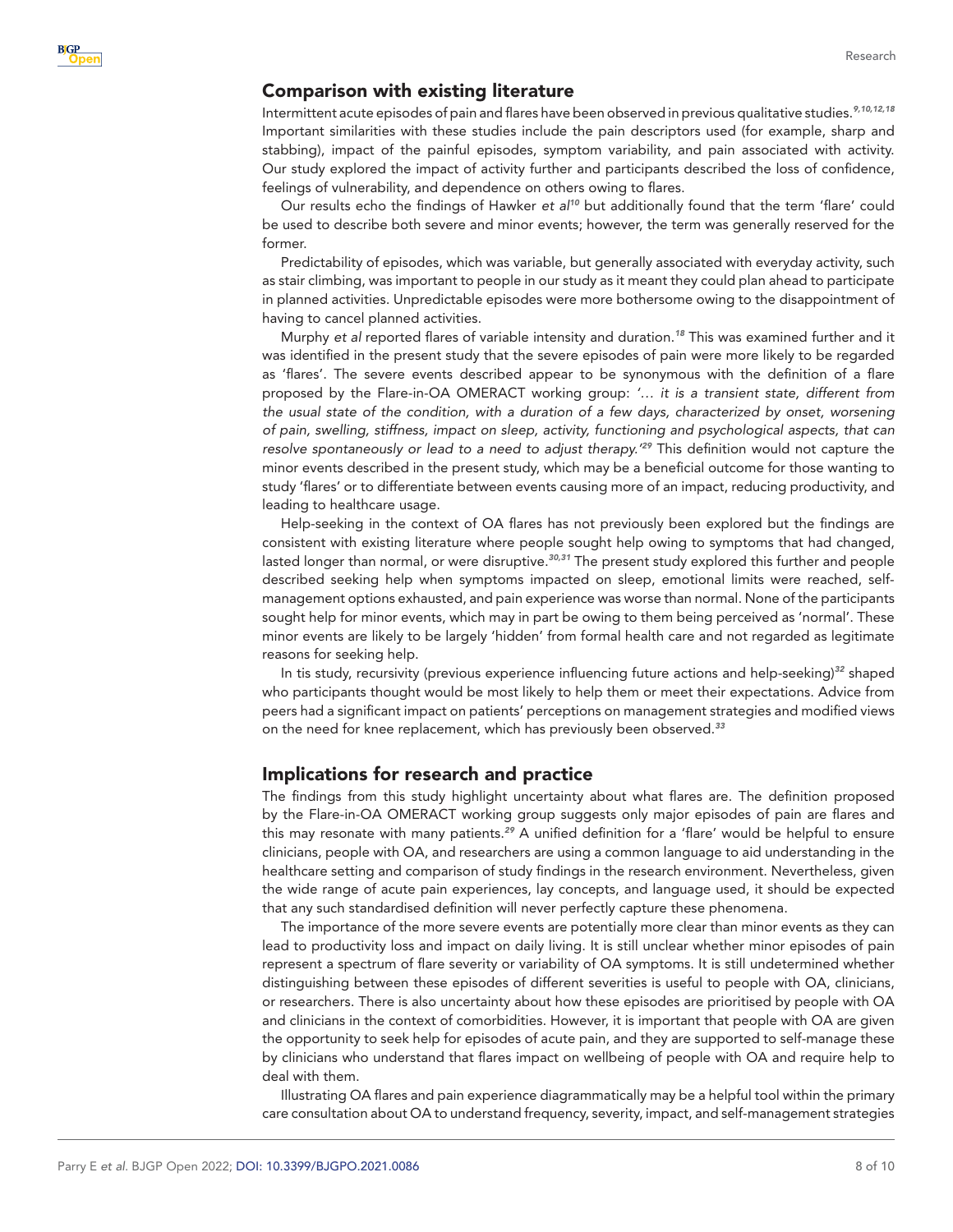

employed. Furthermore, ascertaining why people with OA seek help, which might encompass reaching emotional limitations, disturbed sleep, or pain lasting longer than usual or impacting on daily activity, is also important.

#### Funding

Emma Parry was funded by a National Institute for Health Research School for Primary Care Research GP Progression Fellowship. This research was funded by the Scientific Foundation Board of the Royal College of General Practitioners (reference: SFB 2016-26).

#### Ethical approval

Favourable ethical opinion was granted by the Office for Research Ethics Committees (REC) Northern Ireland on 8 May 2017 (reference: 17/NI/0091).

#### **Provenance**

Freely submitted; externally peer reviewed.

#### Acknowledgements

The authors would like to thank all of the participants and Keele University School of Medicine's Research User Group. The authors would also like to thank the West Midlands Clinical Research Network for support with recruitment.

## References

- <span id="page-8-0"></span>1. Bykerk VP, Lie E, Bartlett SJ, *et al*. Establishing a core domain set to measure rheumatoid arthritis flares: report of the OMERACT 11 RA flare workshop. *J Rheumatol* 2014; 41(4): 799–809. DOI: [https://doi.org/10.3899/jrheum.](https://doi.org/10.3899/jrheum.131252) [131252](https://doi.org/10.3899/jrheum.131252)
- <span id="page-8-1"></span>2. Gaffo AL, Dalbeth N, Saag KG, *et al*. Brief report: validation of a definition of flare in patients with established gout. *Arthritis Rheumatol* 2018; 70(3): 462–467. DOI: <https://doi.org/10.1002/art.40381>
- <span id="page-8-2"></span>3. Global Initiative for Chronic Obstructive Lung Disease. Global strategy for the diagnosis, management and prevention of chronic obstructive pulmonary disease. 2018. [https://goldcopd.org/wp-content/uploads/2017/11/](https://goldcopd.org/wp-content/uploads/2017/11/GOLD-2018-v6.0-FINAL-revised-20-Nov_WMS.pdf) [GOLD-2018-v6.0-FINAL-revised-20-Nov\\_WMS.pdf](https://goldcopd.org/wp-content/uploads/2017/11/GOLD-2018-v6.0-FINAL-revised-20-Nov_WMS.pdf) (accessed 16 Feb 2022).
- <span id="page-8-3"></span>4. Global Initiative for Asthma. Global strategy for asthma management and prevention. NHLBI/WHO Workshop Report. 1995. <https://ginasthma.org/wp-content/uploads/2019/01/1995-GINA.pdf>(accessed 16 Feb 2022).
- <span id="page-8-4"></span>5. Parry EL, Thomas MJ, Peat G. Defining acute flares in knee osteoarthritis: a systematic review. *BMJ Open* 2018; 8(7): e019804. DOI: <https://doi.org/10.1136/bmjopen-2017-019804>
- <span id="page-8-5"></span>6. Zobel I, Erfani T, Bennell KL, *et al*. Relationship of buckling and knee injury to pain exacerbation in knee osteoarthritis: a web-based case-crossover study. *Interact J Med Res* 2016; 5(2): e17. DOI: [https://doi.org/10.2196/](https://doi.org/10.2196/ijmr.5452) [ijmr.5452](https://doi.org/10.2196/ijmr.5452)
- <span id="page-8-6"></span>7. Fu K, Makovey J, Metcalf B, *et al*. Role of hip injury and giving way in pain exacerbation in hip osteoarthritis: an internet-based case-crossover study. *Arthritis Care Res* June 2019; 71(6): 742–747. DOI: [https://doi.org/10.1002/](https://doi.org/10.1002/acr.23708) [acr.23708](https://doi.org/10.1002/acr.23708)
- <span id="page-8-7"></span>8. Cedraschi C, Delézay S, Marty M, *et al*. "Let's talk about OA pain": a qualitative analysis of the perceptions of people suffering from OA. Towards the development of a specific pain oa-related questionnaire, the Osteoarthritis Symptom Inventory Scale (OASIS). *PLoS One* 2013; 8(11): e79988. DOI: [https://doi.org/10.1371/journal.pone.](https://doi.org/10.1371/journal.pone.0079988) [0079988](https://doi.org/10.1371/journal.pone.0079988)
- <span id="page-8-13"></span>9. Gooberman-Hill R, Woolhead G, Mackichan F, *et al*. Assessing chronic joint pain: lessons from a focus group study. *Arthritis Rheum* 2007; 57(4): 666–671. DOI:<https://doi.org/10.1002/art.22681>
- <span id="page-8-12"></span>10. Hawker GA, Stewart L, French MR, *et al*. Understanding the pain experience in hip and knee osteoarthritis—an OARSI/OMERACT initiative. *Osteoarthr Cartil* 2008; 16(4): 415–422. DOI: [https://doi.org/10.1016/j.joca.2007.12.](https://doi.org/10.1016/j.joca.2007.12.017) [017](https://doi.org/10.1016/j.joca.2007.12.017)
- <span id="page-8-8"></span>11. Parry E, Ogollah R, Peat G. "Acute flare-ups" in patients with, or at high risk of, knee osteoarthritis: a daily diary study with case-crossover analysis. *Osteoarthr Cartil* 2019; 27(8): 1124–1128. DOI: [https://doi.org/10.1016/j.joca.](https://doi.org/10.1016/j.joca.2019.04.003) [2019.04.003](https://doi.org/10.1016/j.joca.2019.04.003)
- 12. Allen KD, Golightly YM, Olsen MK. Pilot study of pain and coping among patients with osteoarthritis: a daily diary analysis. *J Clin Rheumatol* 2006; 12(3): 118–123. DOI: <https://doi.org/10.1097/01.rhu.0000221801.63880.3f>
- <span id="page-8-9"></span>13. Bijlsma JWJ, Berenbaum F, Lafeber FPJG. Osteoarthritis: an update with relevance for clinical practice. *Lancet* 2011; 377(9783): 2115–2126. DOI: [https://doi.org/10.1016/S0140-6736\(11\)60243-2](https://doi.org/10.1016/S0140-6736(11)60243-2)
- <span id="page-8-10"></span>14. Arthritis Research UK. Osteoarthritis in General Practice: Data and Perspectives. 2019; [https://www.bl uk/](https://www.bl%20uk/collection-items/osteoarthritis-in-general-practice-data-and-perspectives) [collection-items/osteoarthritis-in-general-practice-data-and-perspectives](https://www.bl%20uk/collection-items/osteoarthritis-in-general-practice-data-and-perspectives)
- <span id="page-8-11"></span>15. Jordan KP, Jöud A, Bergknut C, *et al*. International comparisons of the consultation prevalence of musculoskeletal conditions using population-based healthcare data from england and sweden. *Ann Rheum Dis* 2014; 73(1): 212–218. DOI:<https://doi.org/10.1136/annrheumdis-2012-202634>